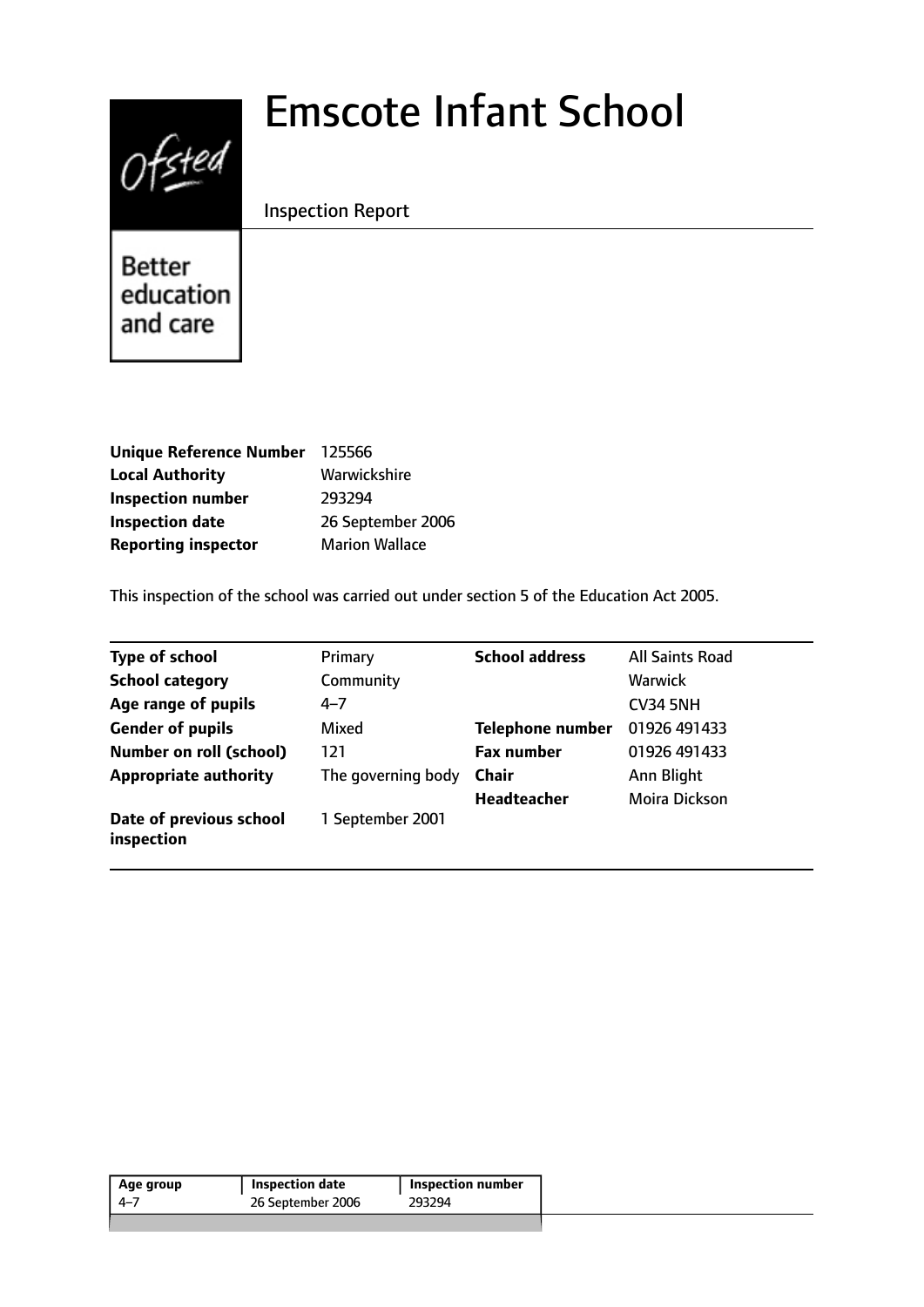© Crown copyright 2006

Website: www.ofsted.gov.uk

This document may be reproduced in whole or in part for non-commercial educational purposes, provided that the information quoted is reproduced without adaptation and the source and date of publication are stated.

Further copies of this report are obtainable from the school. Under the Education Act 2005, the school must provide a copy of this report free of charge to certain categories of people. A charge not exceeding the full cost of reproduction may be made for any other copies supplied.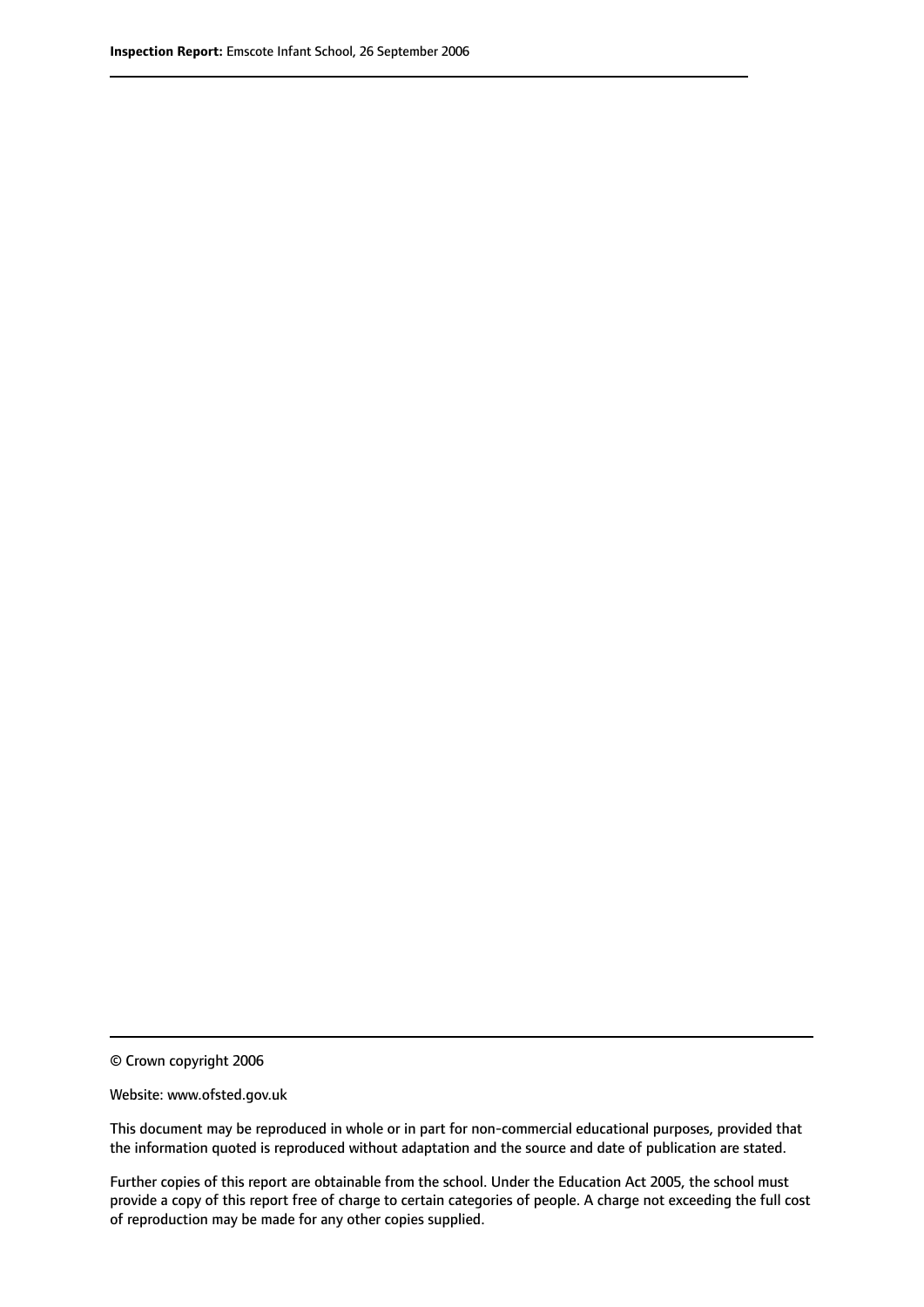# **Introduction**

The inspection was carried out by two Additional Inspectors.

## **Description of the school**

Emscote Infant School is smaller than most infant schools and serves a residential area in Warwick. The majority of pupils are from White British backgrounds, with a small proportion from minority ethnic backgrounds. Children's attainment when they start school is generally below average. There is no nursery but the majority have attended the privately run pre-school on the school site. The proportion of pupils with learning difficulties or disabilities is above average. In 2005, the school gained the silver ECO award. The present headteacher has been at the school for five years and a new deputy headteacher was appointed in September 2004. The school has a stable staff.

## **Key for inspection grades**

| Grade 1 | Outstanding  |
|---------|--------------|
| Grade 2 | Good         |
| Grade 3 | Satisfactory |
| Grade 4 | Inadequate   |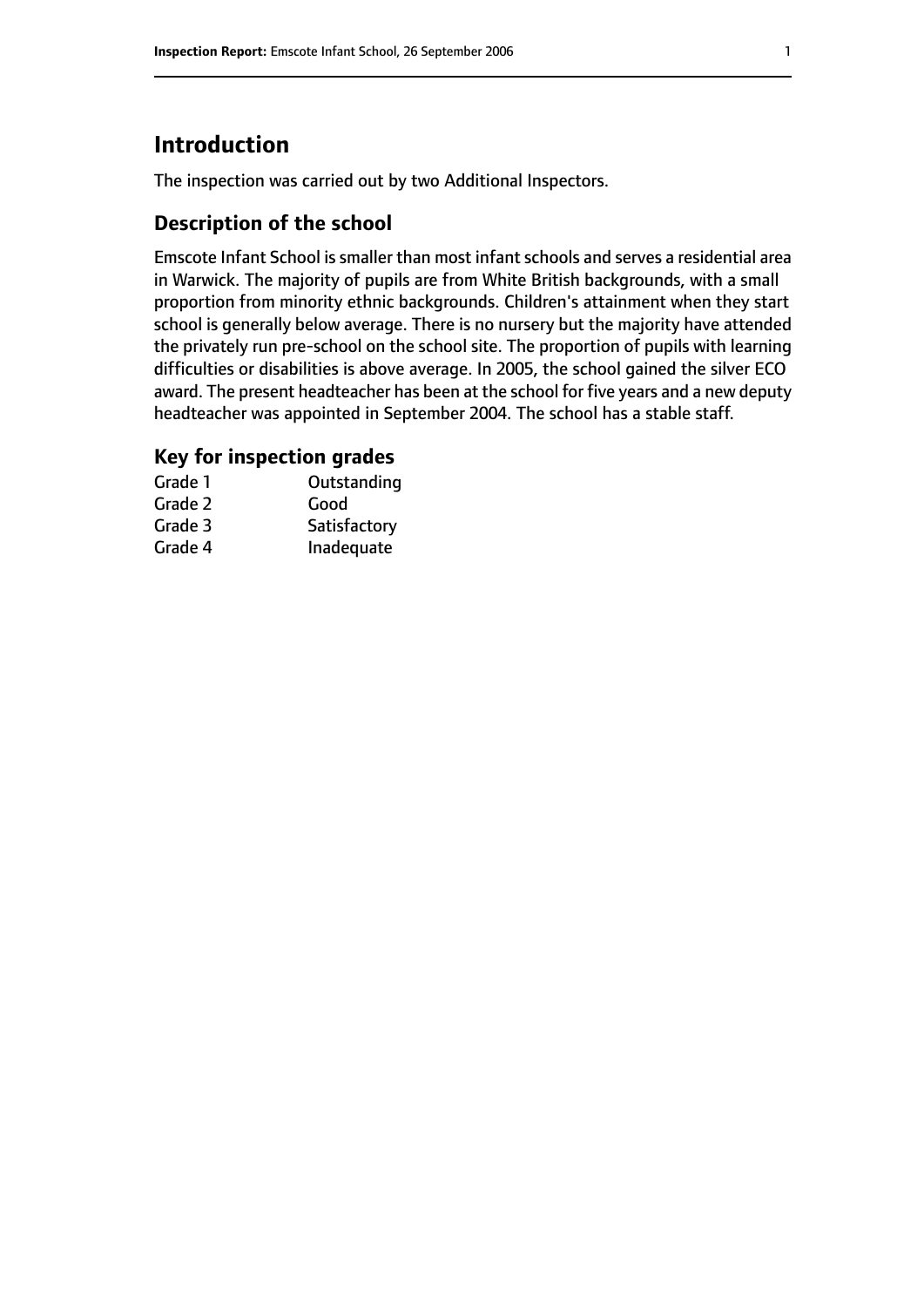# **Overall effectiveness of the school**

#### **Grade: 2**

The overall effectiveness of Emscote Infant School is good. All who work in the school help to create a warm, caring learning environment in which pupils develop a positive attitude to learning and confidence to tackle new work. Pupils are happy to be in school and the majority of parents are positive about the school. One parent commented: 'The school has a very warm and homely atmosphere, the teachers are friendly and easy to talk to and always make you feel welcome'.

Attainment on entry to school is generally below average, with a significant number of pupils having learning difficulties or disabilities. The majority of pupils achieve well, considering their prior attainment. Children in the Foundation Stage experience a good curriculum and are well taught, and consequently they make good progress. The good progress is maintained in Year 1 and 2 in response to good teaching, although the school recognises that a few more able pupils could achieve more. Standards in Year 2 have been steadily rising over the last two years and are now broadly average. Pupils who have learning difficulties or disabilities are well taught and they make equally good progress.

The teachers are extremely well supported by a skilled team of teaching assistants who ensure all pupils are fully involved in the lessons. Teachers plan interesting lessons but their planning lacks a sharp focus on identifying work for different ability groups, especially the more able pupils. Since the last inspection, the school has made good progress in developing systems to check on pupils' progress and set targets. Staff acknowledge, however, that this aspect needs further development to ensure all pupils make the best possible progress during Years 1 and 2.

Pupils' personal development is a strength of the school. Pupils are keen to learn and respond well to interesting lessons. Relationships are good and the learning environment is safe and stimulating. Consequently, pupils develop a good level of self-confidence and positive attitudes. Pupils are adopting healthy lifestyles at school because this aspect is well promoted. They take pleasure in participating in the Eco project and in contributing their ideas to the sensory garden. The school does not yet have a school council but pupils feel that their views are valued. Care, guidance and welfare are good. Very good induction procedures enable children to settle quickly into school life, and a good level of care is given to all pupils. The school provides a good imaginative curriculum and uses the local environment well to support learning. Leadership and management are good. The headteacher knows the strengths and weaknesses of the school well and has identified areas for further development. Governors are supportive but new to their role. The school has made good progress since the last inspection and has the good capacity to improve further.

#### **What the school should do to improve further**

• Make better use of assessment information to improve lesson planning in Years 1 and 2 to ensure a closer match of work to ability, and to improve the quality and usefulness of pupils' individual targets.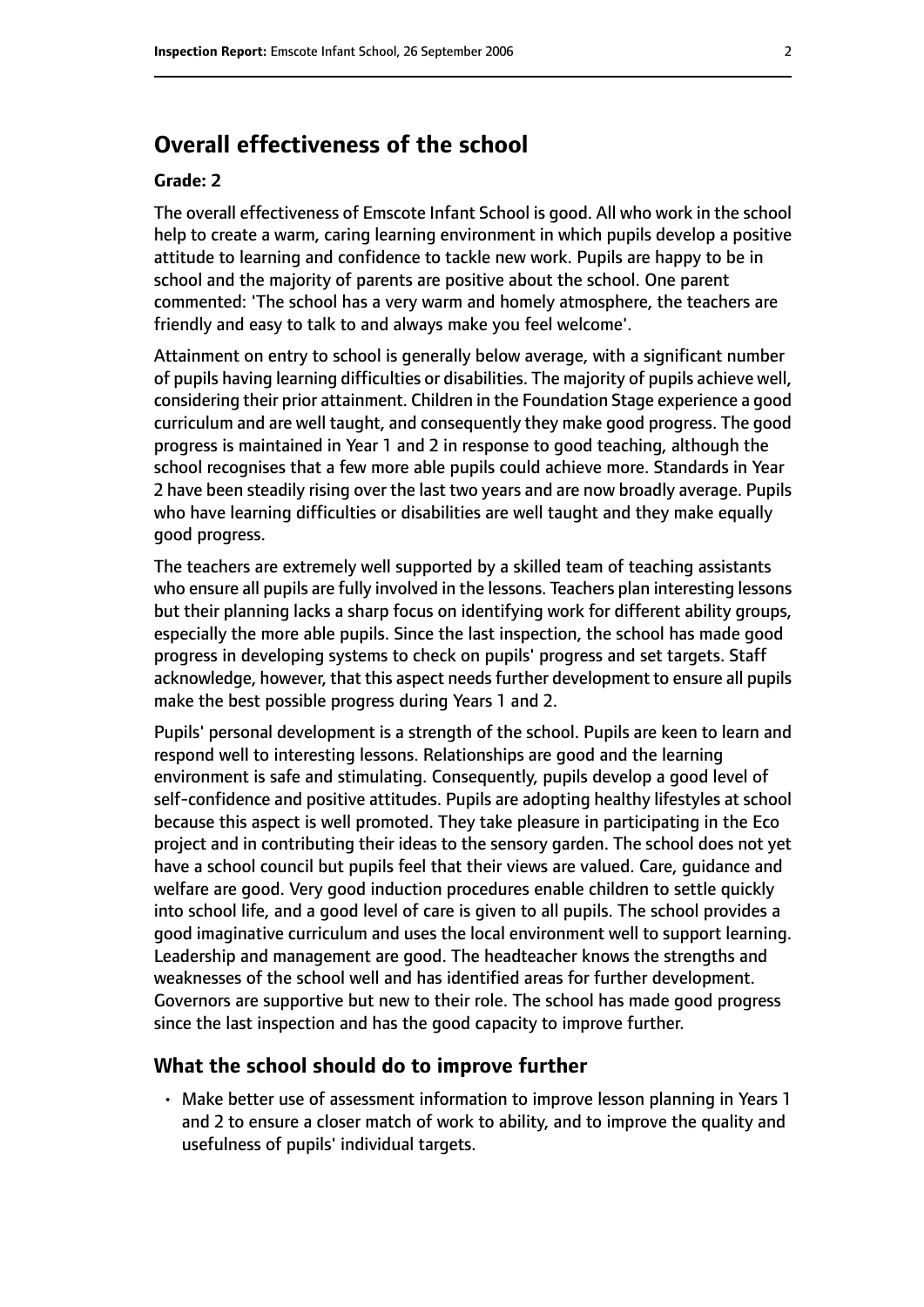## **Achievement and standards**

#### **Grade: 2**

Children enter Reception with below average standards, and their speaking and listening and social skills are at a particularly low level. They make good progress in all areas of learning in both Reception classes because activities are well planned, they enjoy what is offered and there is superb additional support for children who need it. Standards are still below average when children enter Year 1. In Years 1 and 2, they continue to build on the good progress, and standards are broadly average by the end of Year 2 in reading, writing and mathematics. This represents good achievement, given that nearly one third of the pupils have learning difficulties. Results of the national tests for 2006 were higher than in 2005. The school has successfully focused on improving standards in reading, writing and mathematics but does not yet ensure that more able pupils are given challenging targets. Pupils with learning difficulties or disabilities generally make good progress towards their individual targets, both in lessons and in small groups.

## **Personal development and well-being**

#### **Grade: 2**

Pupils' personal development and well-being are good. There is a strong focus within the school on developing healthy lifestyles. Pupils participate enthusiastically in a range of physical activities such as the after-school sports club. They explain that they feel safe and have confidence to approach staff with issues of concern. The 'friendship stop' in the playground encourages pupils to care for one another. The school emphasises the importance of attendance and punctuality, and attendance levels are broadly average. Pupils have positive attitudes to their work and behaviour is satisfactory. Their spiritual, moral, social and cultural development is good. Assemblies have a strong Christian influence and pupils are developing an appreciation of their uniqueness and the importance of being special. There are close links with a local church and they are made aware of other faiths through visits to Hindu and Sikh temples. They are developing an awareness of another school in Sierra Leone and have helped provide drinking water. Pupils are prepared well for the future, particularly in the way they learn to become independent and take responsibility for themselves, devising their own class rules.

# **Quality of provision**

#### **Teaching and learning**

#### **Grade: 2**

In Reception, children enjoy each day because work is well planned, enabling them to choose a variety of interesting activities to develop their learning. Good teaching continues in Year 1 and 2 and pupils continue to make good gains in their learning because they are well supported by skilled teaching assistants. Pupils with learning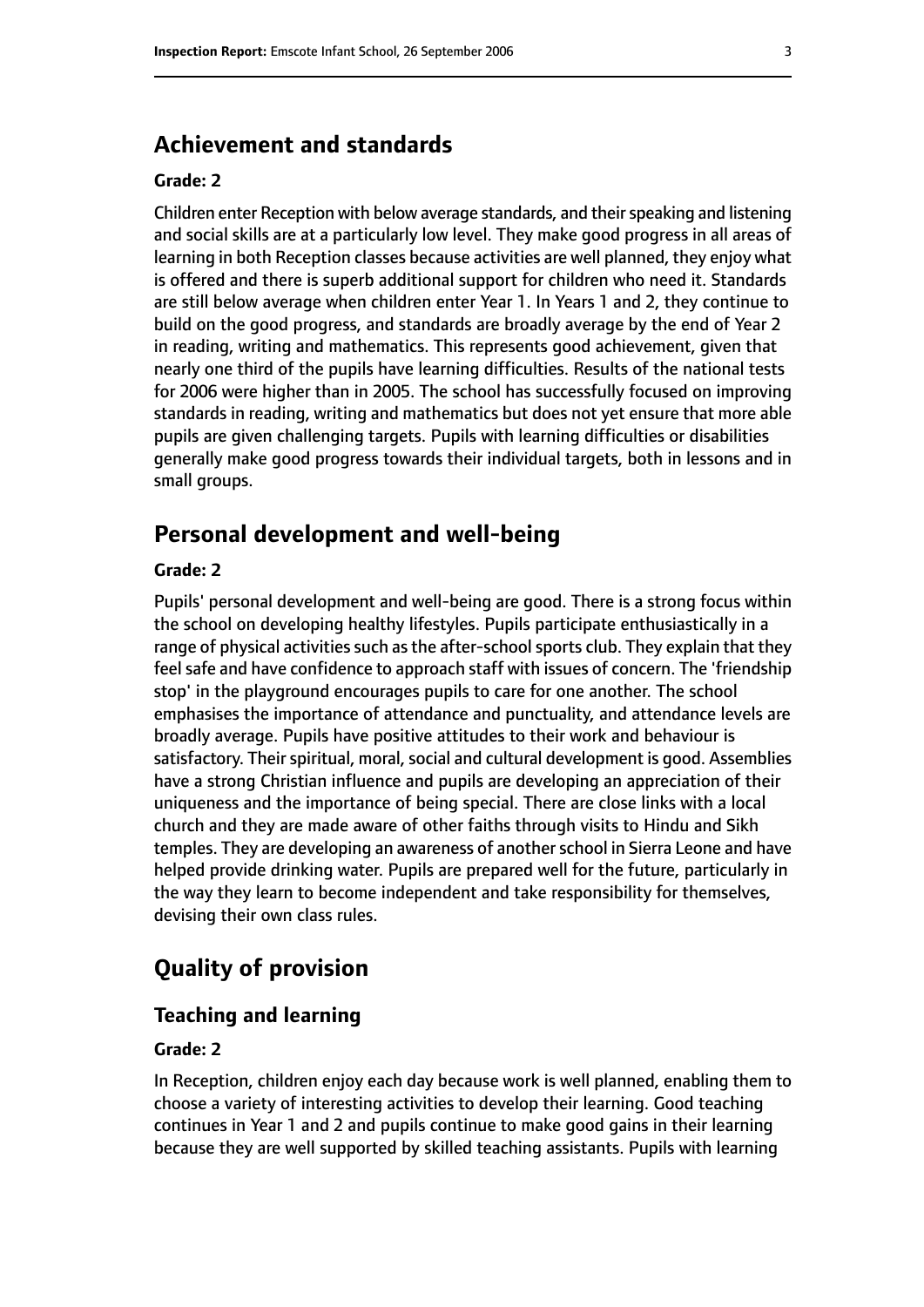difficulties or disabilities are very well supported in small groups, and sometimes individually, and this ensures they make the same progress as their peers. Pupils enjoy the imaginative ways lessons are made interesting. For example, they spoke animatedly about the gardening project and how they had helped to prepare the ground for planting vegetables. In the best lessons, very good relationships and secure class management help create the right atmosphere for learning. The work is well matched to the pupils' differing needs and it challenges them so that they respond and learn well. In the less effective lessons observed, expectations for behaviour and work produced could have been higher, especially for pupils of higher ability. There are sound procedures to check on the progress pupils make but this information is not always used rigorously to match work to ability.

#### **Curriculum and other activities**

#### **Grade: 2**

The good curriculum helps pupils' social, emotional and academic development. The personal and health education programme has promoted a strong caring ethos in the school, so that pupils care for one another well. The needs of pupils with learning difficulties or disabilities are well met, often through well-deployed staffing. Arrangements for gifted and talented pupils are satisfactory and the school recognises the need to ensure their skills are fully developed. Effective use is made of the school grounds and links with the local community to enrich learning. The playground is often used as an extension to the classroom to give a variety of experiences to support lessons. There is a good range of after-school clubs and pupils reported that they enjoy these activities enormously. The school has placed a strong focus on developing a creative and imaginative approach through the use of theatre workshops, visiting artists and educational visits to enrich learning. The recent puppet workshop depicting the story of Red Riding Hood helped Year 2 pupils develop their writing skills.

#### **Care, guidance and support**

#### **Grade: 2**

Adults have good knowledge of pupils as individuals and provide good support and care. The good levels of supervision ensure that playtimes and lunchtimes are enjoyable and safe for children. Pupils stated that any concerns were dealt with quickly by staff. The school provides well for the needs of pupils with learning difficulties or disabilities. Pupils' academic targets are satisfactory, but are not rigorous or precise enough to ensure that all pupils are challenged effectively. The school works well with parents and has good links with other schools and the community. It works very well with other agencies to ensure that the needs of children who are in care are well met. Procedures for protecting pupils are robust.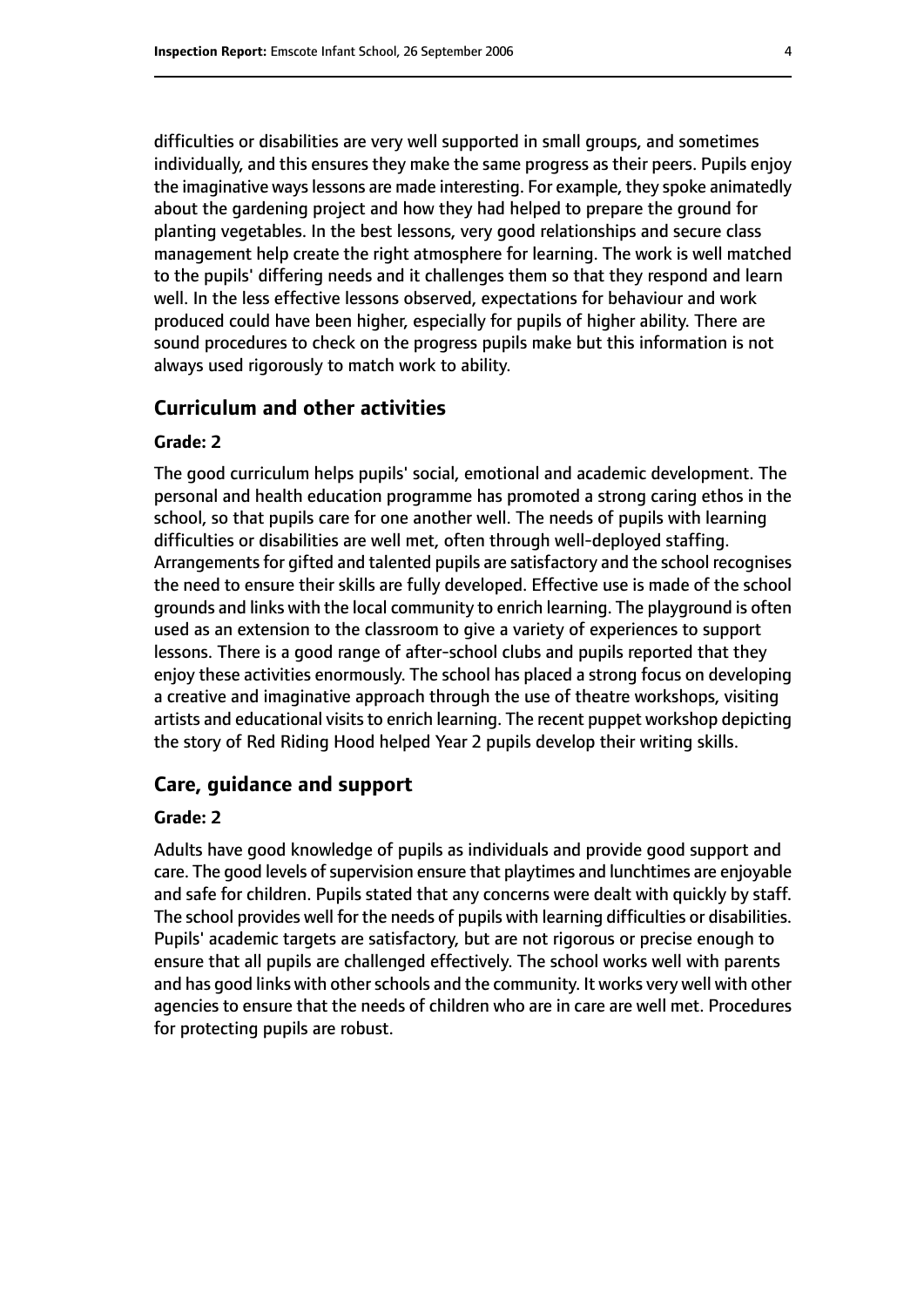# **Leadership and management**

#### **Grade: 2**

The headteacher and deputy headteacher have good knowledge of the strengths and weaknesses of the school. They have secure plans for the next stage of development and all staff are committed to a common sense of purpose and contribute to the good atmosphere in the school. The headteacher manages this small school effectively. Measures to bring about improvement in pupils' standards and achievement, such as improved monitoring, support and training for teaching assistants, are beginning to bear fruit. There are satisfactory procedures to track pupils' progress and the school acknowledges that this is an area for further development. Support is very well targeted for pupils with learning difficulties or disabilities but the focus on ensuring the more able children reach their full potential is not yet sharp enough. The school improvement plan reflects the headteacher's awareness of the issues to be addressed and strategies to bring about effectiveness. Governors are new to their roles but they visit the school regularly and are well informed and committed. Parents are positive about the school and feel their children are happy and well cared for.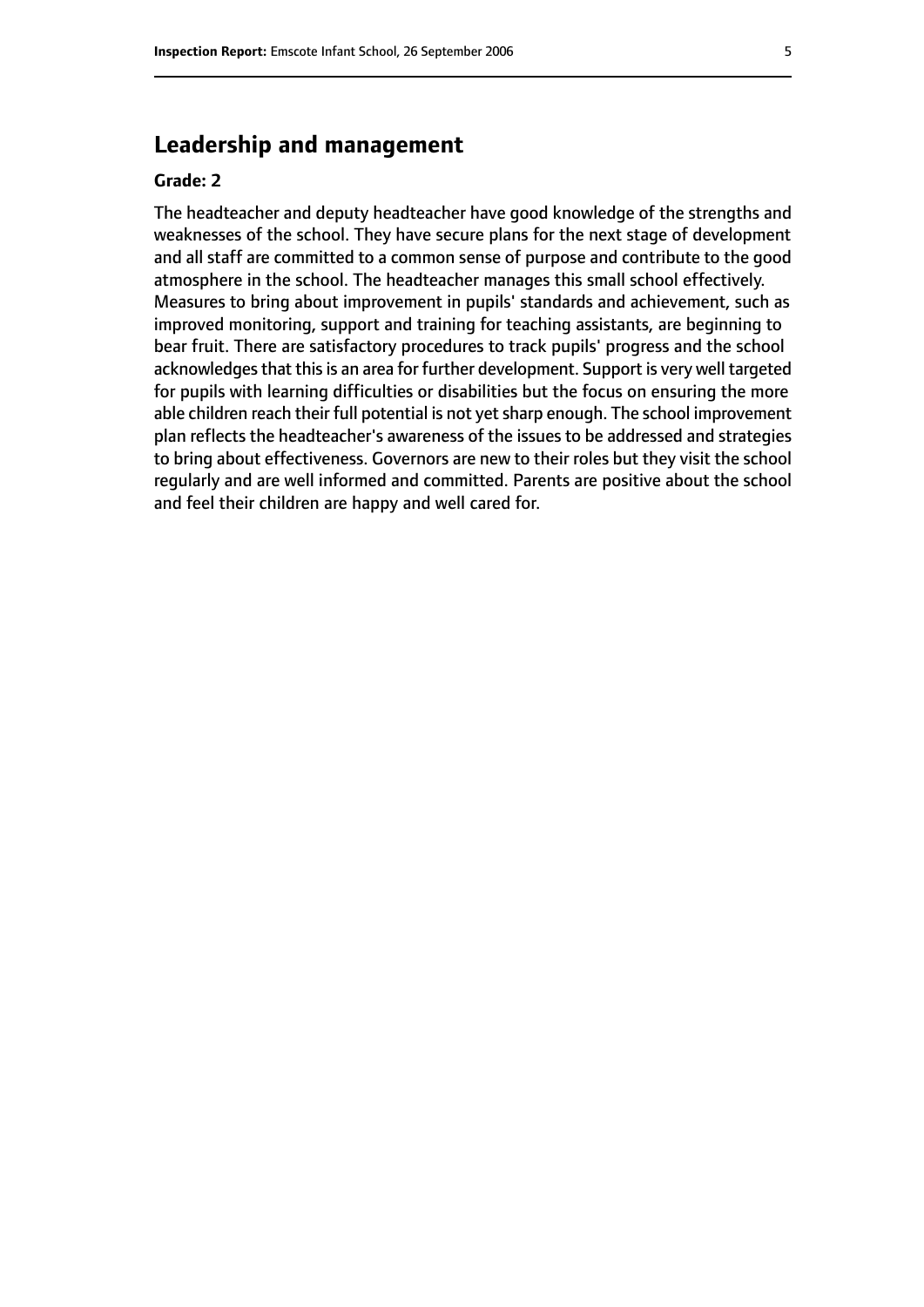**Any complaints about the inspection or the report should be made following the procedures set out inthe guidance 'Complaints about school inspection', whichis available from Ofsted's website: www.ofsted.gov.uk.**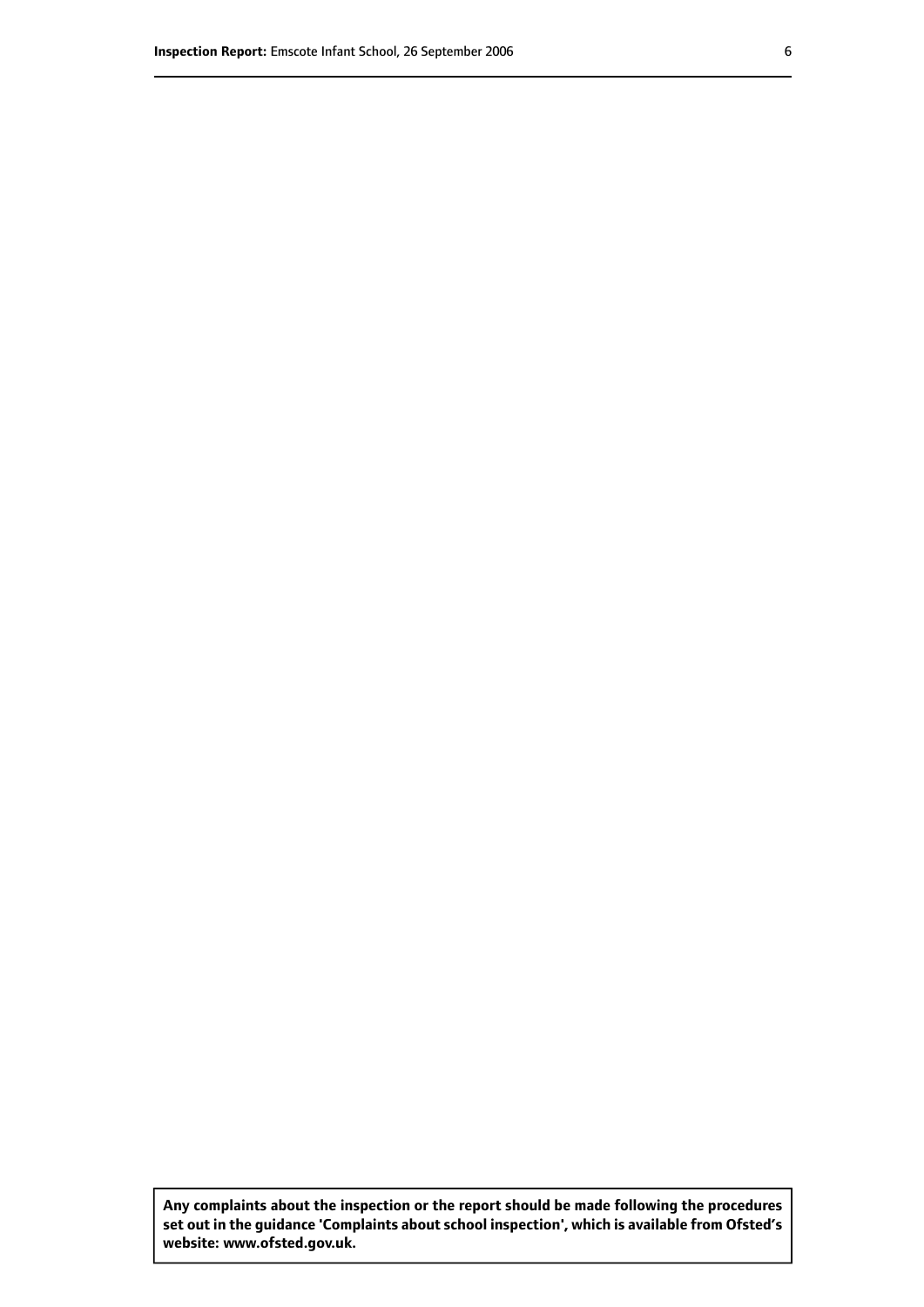# **Inspection judgements**

| $^{\circ}$ Key to judgements: grade 1 is outstanding, grade 2 good, grade 3 satisfactory, and grade 4 $^{\circ}$ | School         |
|------------------------------------------------------------------------------------------------------------------|----------------|
| inadequate                                                                                                       | <b>Overall</b> |

# **Overall effectiveness**

| How effective, efficient and inclusive is the provision of education, integrated<br>care and any extended services in meeting the needs of learners? |     |
|------------------------------------------------------------------------------------------------------------------------------------------------------|-----|
| How well does the school work in partnership with others to promote learners'<br>well-being?                                                         |     |
| The quality and standards in the Foundation Stage                                                                                                    |     |
| The effectiveness of the school's self-evaluation                                                                                                    |     |
| The capacity to make any necessary improvements                                                                                                      |     |
| Effective steps have been taken to promote improvement since the last<br>inspection                                                                  | Yes |

# **Achievement and standards**

| How well do learners achieve?                                                                               |  |
|-------------------------------------------------------------------------------------------------------------|--|
| The standards <sup>1</sup> reached by learners                                                              |  |
| How well learners make progress, taking account of any significant variations between<br>groups of learners |  |
| How well learners with learning difficulties and disabilities make progress                                 |  |

## **Personal development and well-being**

| How good is the overall personal development and well-being of the<br>learners?                                  |  |
|------------------------------------------------------------------------------------------------------------------|--|
| The extent of learners' spiritual, moral, social and cultural development                                        |  |
| The behaviour of learners                                                                                        |  |
| The attendance of learners                                                                                       |  |
| How well learners enjoy their education                                                                          |  |
| The extent to which learners adopt safe practices                                                                |  |
| The extent to which learners adopt healthy lifestyles                                                            |  |
| The extent to which learners make a positive contribution to the community                                       |  |
| How well learners develop workplace and other skills that will contribute to<br>their future economic well-being |  |

# **The quality of provision**

| How effective are teaching and learning in meeting the full range of the<br>  learners' needs?                      |  |
|---------------------------------------------------------------------------------------------------------------------|--|
| $\mid$ How well do the curriculum and other activities meet the range of needs<br>$\mid$ and interests of learners? |  |
| How well are learners cared for, guided and supported?                                                              |  |

 $^1$  Grade 1 - Exceptionally and consistently high; Grade 2 - Generally above average with none significantly below average; Grade 3 - Broadly average to below average; Grade 4 - Exceptionally low.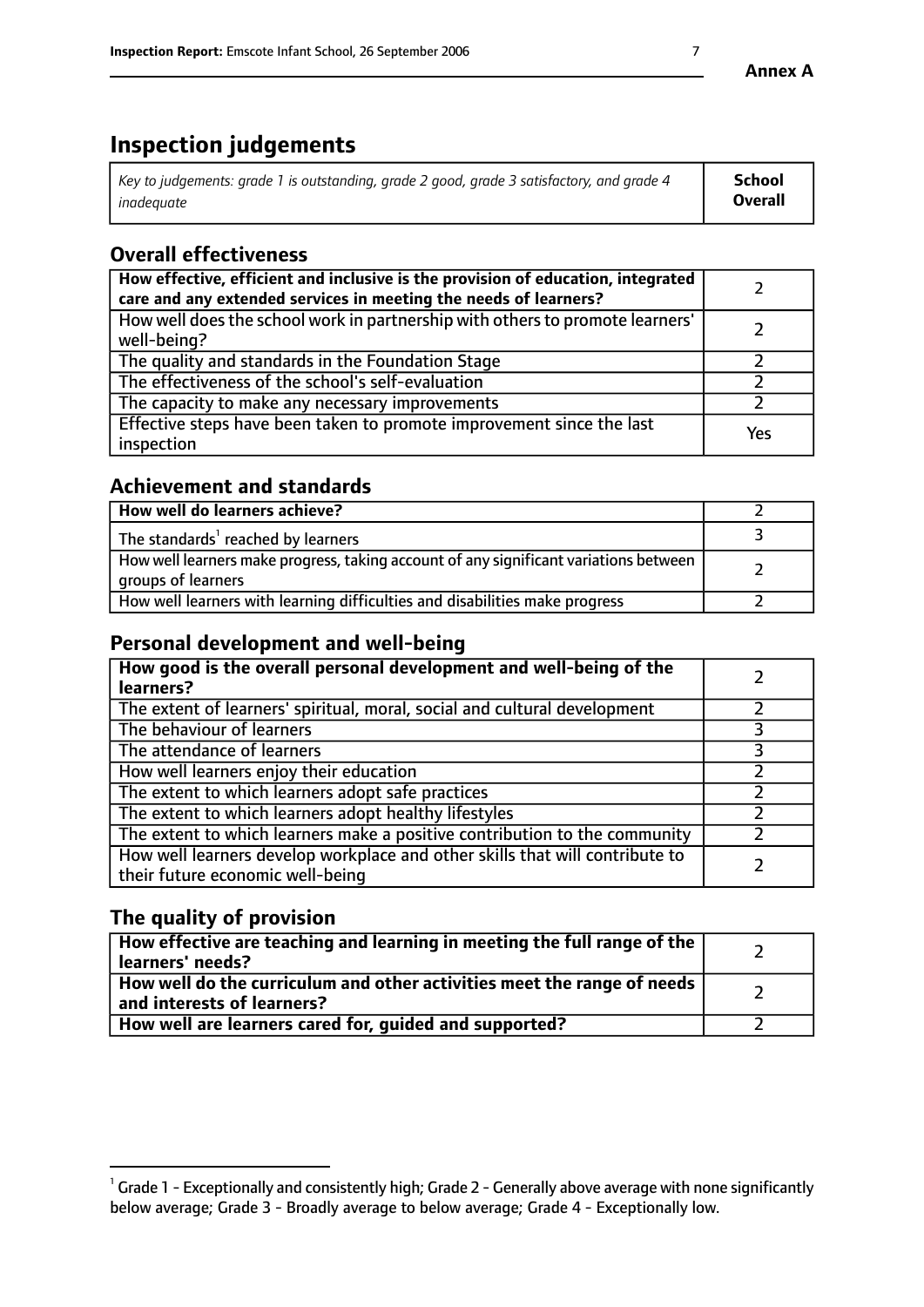# **Leadership and management**

| How effective are leadership and management in raising achievement<br>and supporting all learners?                                              |     |
|-------------------------------------------------------------------------------------------------------------------------------------------------|-----|
| How effectively leaders and managers at all levels set clear direction leading<br>to improvement and promote high quality of care and education |     |
| How effectively performance is monitored, evaluated and improved to meet<br>challenging targets                                                 | 3   |
| How well equality of opportunity is promoted and discrimination tackled so<br>that all learners achieve as well as they can                     |     |
| How effectively and efficiently resources, including staff, are deployed to<br>achieve value for money                                          | З   |
| The extent to which governors and other supervisory boards discharge their<br>responsibilities                                                  | 3   |
| Do procedures for safequarding learners meet current government<br>requirements?                                                                | Yes |
| Does this school require special measures?                                                                                                      | No  |
| Does this school require a notice to improve?                                                                                                   | No  |